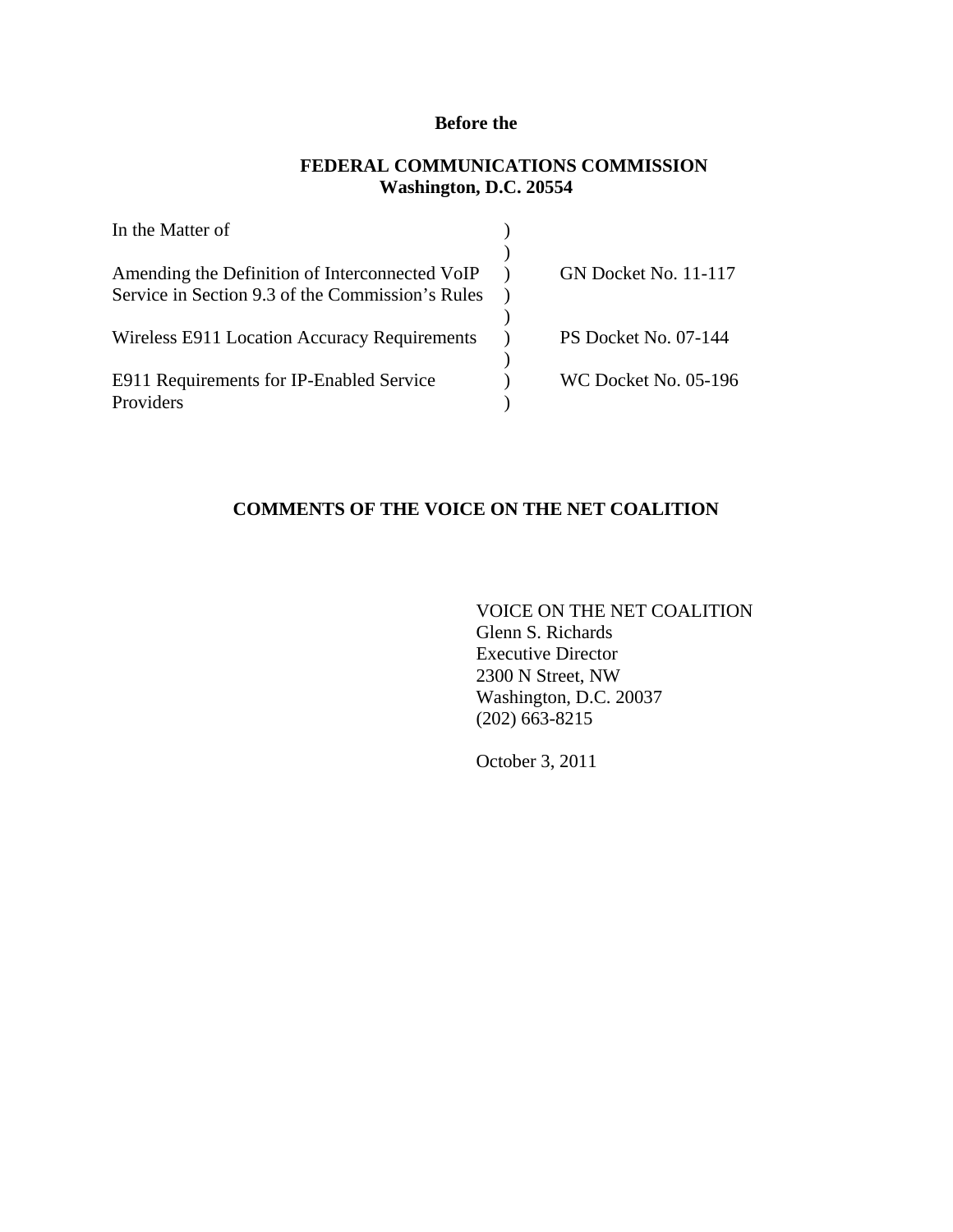# **Table of Contents**

|    |                                                                                                                                                                                                                                                                                                                                                  | Page |
|----|--------------------------------------------------------------------------------------------------------------------------------------------------------------------------------------------------------------------------------------------------------------------------------------------------------------------------------------------------|------|
|    |                                                                                                                                                                                                                                                                                                                                                  |      |
|    |                                                                                                                                                                                                                                                                                                                                                  |      |
| I. | The Commission Should Not Subject One-way VoIP Services to E911 Rules Because<br>Those Services Are Not Replacements for "Regular" Telephone Services And                                                                                                                                                                                        |      |
|    | A. The Commission should not impose E911 requirements on VoIP services that do not<br>replace traditional telephone services because it would cloud a clear and relied upon<br>B. The Commission should not impose E911 requirements on one-way VoIP services<br>because compliance is unfeasible and diverts resources away from development of |      |
|    | II. If The Commission Chooses to Expand E911 Requirements For VoIP Providers, It                                                                                                                                                                                                                                                                 |      |
|    | <b>III. Adoption of Automatic Location Information Standards, Including Governing</b>                                                                                                                                                                                                                                                            |      |
|    | A. The Commission acts wisely in declining to impose automatic location requirements<br>on interconnected VoIP services at this time, and should be wary of leveraging Wi-Fi<br>positioning or commercial location services, because of ongoing technical                                                                                        |      |
|    | B. The Commission should not adopt location accuracy "governing principles" because<br>freedom from such guidelines will best allow the industry to create new and effective                                                                                                                                                                     |      |
|    |                                                                                                                                                                                                                                                                                                                                                  |      |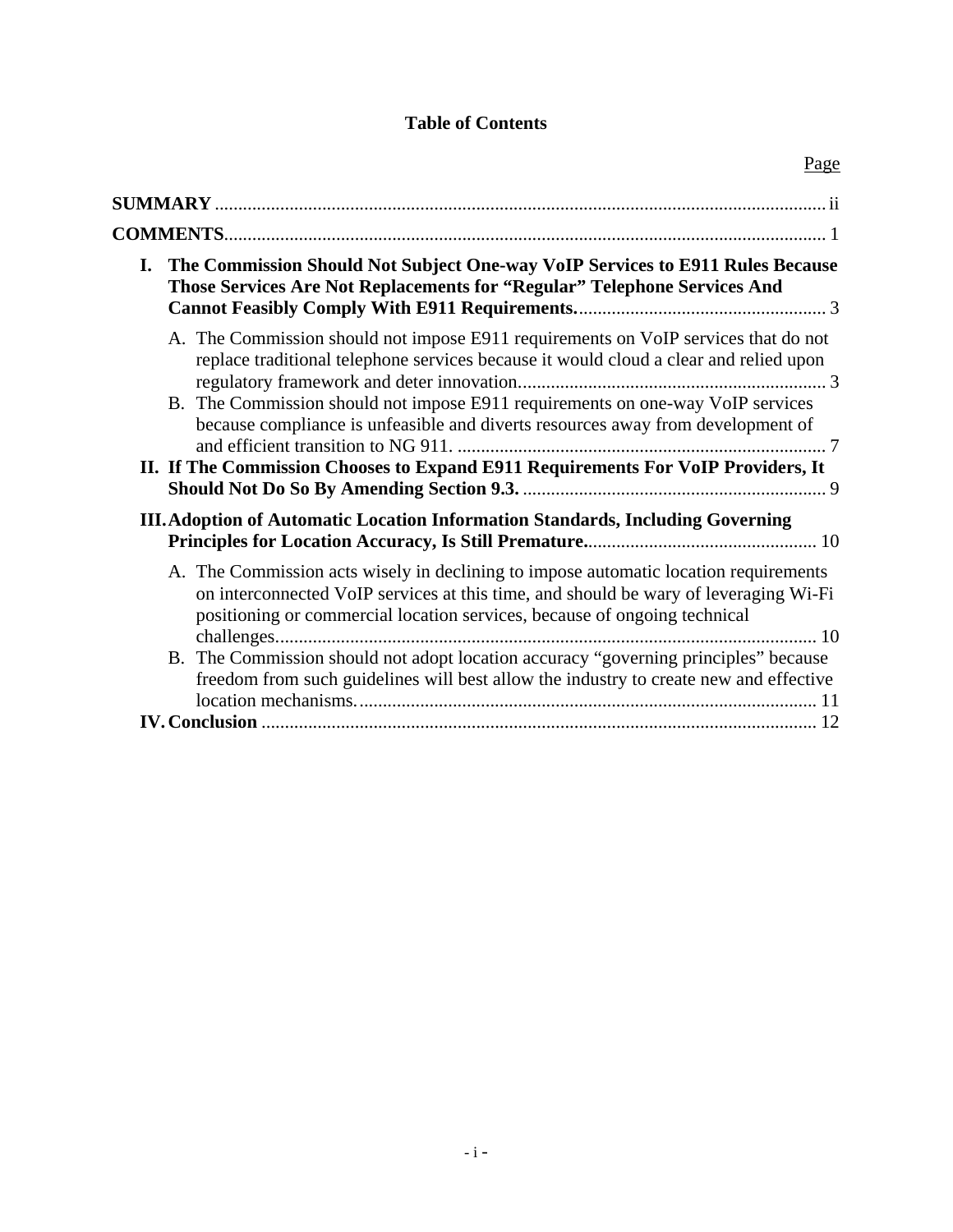#### **SUMMARY**

 The VON Coalition has taken a longstanding and active role in the development of 911 policies and capabilities for interconnected VoIP technologies. It applauds the Commission's recent efforts to expedite transition to an IP-compatible Next Generation 911. Extending the current E911 requirements to one-way VoIP or other IP-enabled products and services, however, is both unadvisable and unfeasible.

 The Commission's current threshold for requiring interconnected VoIP services to be 911 capable – that those services are functional replacements for traditional telephone service – has proved to be a workable standard on which consumers, providers, and other industry actors reasonably rely. The Commission should not alter this standard, and certainly should not use this proceeding as a forum to amend the definition of Interconnected VoIP contained in Section 9.3.

 Nor should the Commission adopt any automatic location information or location accuracy principles at this time. Instead, the Commission should continue to encourage innovation in the development of IP-enabled voice communications and in the provision of emergency services.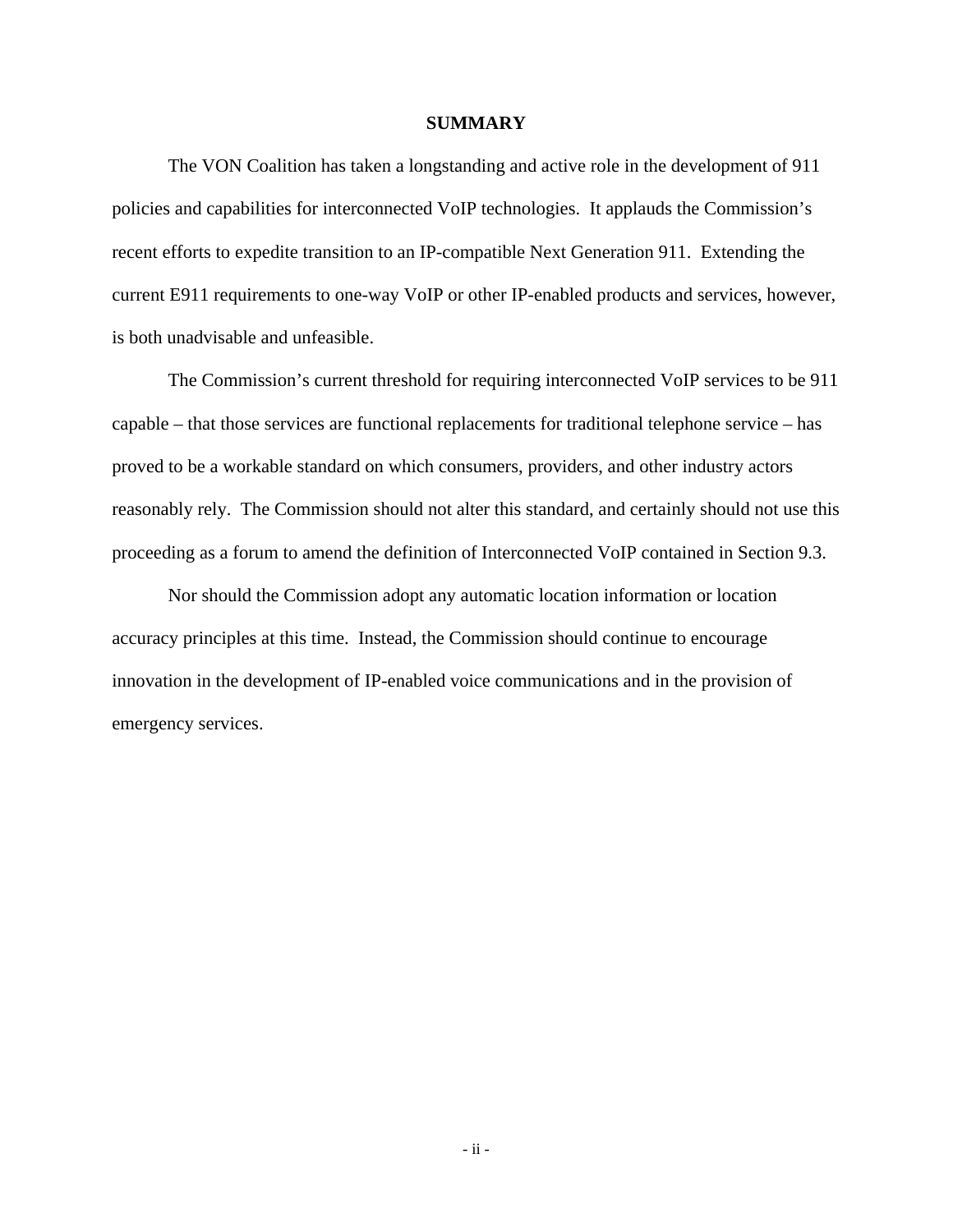#### **Before the**

### **FEDERAL COMMUNICATIONS COMMISSION Washington, D.C. 20554**

| In the Matter of                                 |                             |
|--------------------------------------------------|-----------------------------|
|                                                  |                             |
| Amending the Definition of Interconnected VoIP   | <b>GN Docket No. 11-117</b> |
| Service in Section 9.3 of the Commission's Rules |                             |
|                                                  |                             |
| Wireless E911 Location Accuracy Requirements     | PS Docket No. 07-144        |
|                                                  |                             |
| E911 Requirements for IP-Enabled Service         | WC Docket No. 05-196        |
| Providers                                        |                             |

# **COMMENTS OF THE VOICE ON THE NET COALITION**

The Voice on the Net Coalition  $(VON)^1$  hereby submits these comments in response to the Second Further Notice of Proposed Rulemaking (NPRM) in the above-referenced proceeding.<sup>2</sup> The VON Coalition and its members are proud to be leaders in providing IPenabled services and applications to consumers. VON recognizes that emergency services are of vital importance to consumers, and that the successful, continued build-out of Internet Protocol (IP) networks must include emergency capabilities. With this spirit, the VON Coalition and its members worked to provide E911 functionality to subscribers, both before and after adoption of the E911 requirements for interconnected VoIP providers.<sup>3</sup>

 The VON Coalition believes it is important to integrate VoIP applications and emergency services, and thus supports efforts toward building an IP-compatible Next Generation 911 system

<sup>1</sup> The VON Coalition works to advance regulatory policies that enable Americans to take advantage of the promise and potential of IP enabled communications. Its members – including AT&T, Broadvox, BT, Google, iBasis, Microsoft, Nextiva, Skype, T-Mobile, Vonage, and Yahoo – are developing and delivering voice and other communications applications that may be used over the internet.

<sup>2</sup> In the Matter of Amending the Definition of Interconnected VoIP Service in Section 9.3 of the Commission's Rules, *et al.*, *Notice of Proposed Rulemaking, Third Report and Order, and Second Further Notice of Proposed Rulemaking*, 26 FCC Rcd 10074 (Jul. 31, 2011) ("NPRM"); Wireless E911 Location Accuracy Requirements; E911 Requirements for IP-Enabled Service Providers, 76 Fed. Reg. 47114 (Aug. 4, 2011).

<sup>3</sup> *See* In the Matters of IP-Enabled Services, *et al.*, *First Report and Order and Notice of Proposed Rulemaking*, 20 FCC Rcd 10245, ¶ 23 (2005) (*2005 Order*).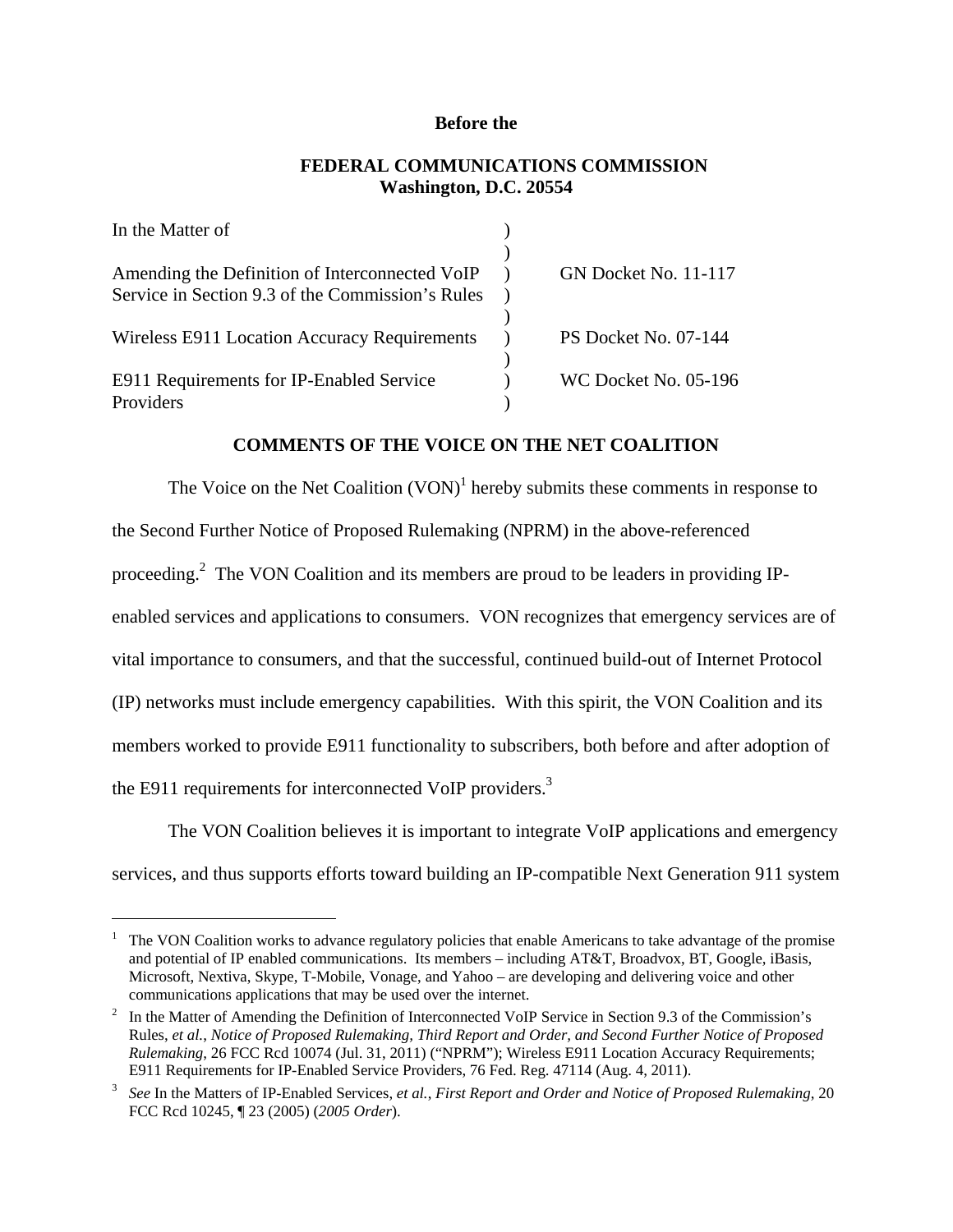$(NG911).$ <sup>4</sup> However, extending the current E911 requirements to what the Commission refers to as "one-way interconnected" VoIP or other IP enabled services as proposed in the NPRM is contrary to reasonable user expectations and the goal of expediting a transition to NG911.

 The Commission's current rules have resulted in a successful construct for the delivery of emergency services by Interconnected VoIP providers that offer a replacement for traditional phone service. Extension of the E911 obligations to one-way VoIP providers where there is no reasonable consumer expectation of 911 capability, or reliable technology to establish consumer trust in the capability, creates an unworkable regulatory construct. The Commission should not depart from the tried and true standard for subjecting a communications service to 911 requirements – whether that service effectively replaces traditional telephone service – and impose obligations on one-way VoIP providers that they may not be capable of meeting.

 If, after a careful consideration of the record, the Commission determines that it must subject non-interconnected VoIP services to E911 requirements, the Commission should not attempt to capture the expansion by amending Section 9.3 of the Commission's rules. The Commission could better reach its objectives by instead modifying the 911 rules themselves. Any modification to Section 9.3 would have far-reaching implications. As such, the Commission is obligated to thoroughly address these implications in a separate proceeding considering each and every regulatory obligation that relies on the definition of Interconnected VoIP.

 Moreover, the VON Coalition agrees with the Commission's observation that an automatic location information requirement for interconnected VoIP services is also inappropriate at this time, due to technical difficulties with obtaining accurate location

<sup>4</sup> In the Matter of Framework for Next Generation 911 Deployment, *Notice of Proposed Rulemaking,* FCC 11-134 (Sep. 22, 2011).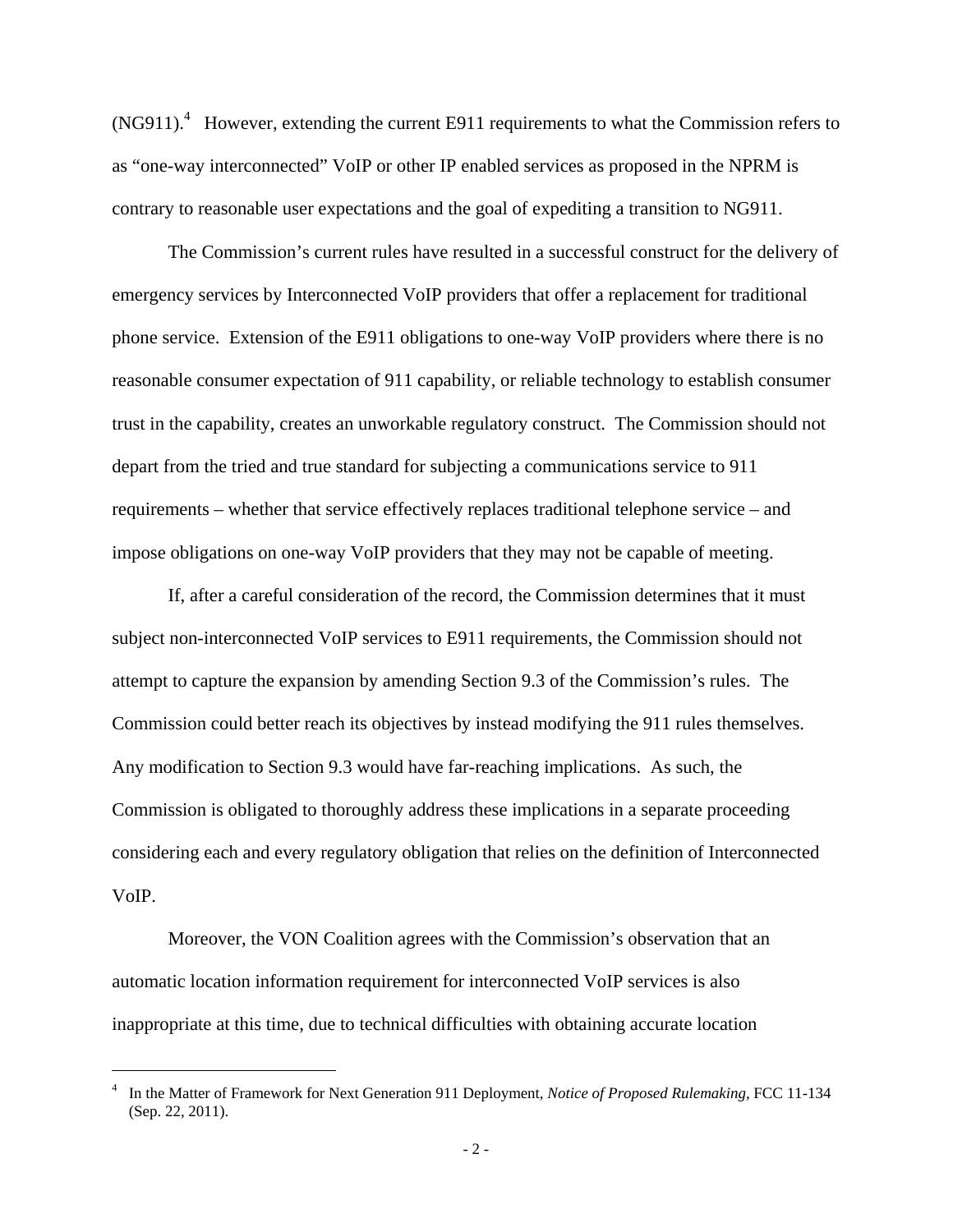information for one-way VoIP users. There are still many technical impediments to leveraging Wi-Fi positioning and commercial locations services for emergency purposes. For these reasons, the Commission should not seek to utilize these applications in the 911 context, and should not adopt governing principles for automatic location information or location accuracy until the industry makes further progress in developing solutions for location identification.

 The Commission should, however, continue to promote the public safety by engaging in, and encouraging service providers to engage in, public education about limitations on 911 services. It should also continue supporting efforts to develop  $NG911<sup>5</sup>$  from which subscribers to both legacy and IP-enabled telecommunications services will benefit greatly.

# **I. The Commission Should Not Subject One-way VoIP Services to E911 Rules Because Those Services Are Not Replacements for "Regular" Telephone Services And Cannot Feasibly Comply With E911 Requirements.**

A. The Commission should not impose E911 requirements on VoIP services that do not replace traditional telephone services because it would cloud a clear and relied upon regulatory framework and deter innovation.

A key factor on which the Commission has relied in determining if it should apply 911

requirements to a particular service is whether that service is a functional replacement for traditional telephone service.<sup>6</sup> This principle has served as a workable and reliable standard for extending 911 requirements, and should not be abandoned in this proceeding. In its initial order

<sup>5</sup> *See* PS Docket No. 10-255; *see also* Comments of the Voice on the Net Coalition (Feb. 28, 2011) in response to Framework for Next Generation 911 Deployment, *Notice of Inquiry*, FCC 10-200 (Dec. 21, 2010). 6

*See* In the Matters of IP-Enabled Services, *et al.*, *First Report and Order and Notice of Proposed Rulemaking*, 20 FCC Rcd 10245, ¶ 23 (2005) ("*2005 Order*") ("The record clearly indicates, however, that consumers expect that VoIP services that are interconnected with the PSTN will function in some ways like a 'regular telephone' service. As least regarding the ability to provide access to emergency services by dialing 911, we find these expectations to be reasonable.") *See* In the Matter of Revision of the Commission's Rules to Ensure Compatibility with Enhanced 911 Emergency Calling Systems, et al., *Report and Order and Second Further Notice of Proposed Rulemaking*, 18 FCC Rcd 25340,  $\parallel$  18 (2003) (analyzing whether services should be subject to the E911 rules primarily based on "whether: 1) it offers real-time, two-way voice service that is interconnected to the public switched network on either a stand-alone basis or packaged with other telecommunications services; 2) the customers using the service or device have a reasonable expectation of access to 911 and E911 services; 3) the service competes with traditional CMRS or wireline local exchange service; and 4) it is technically and operationally feasible for the service or device to support E911.")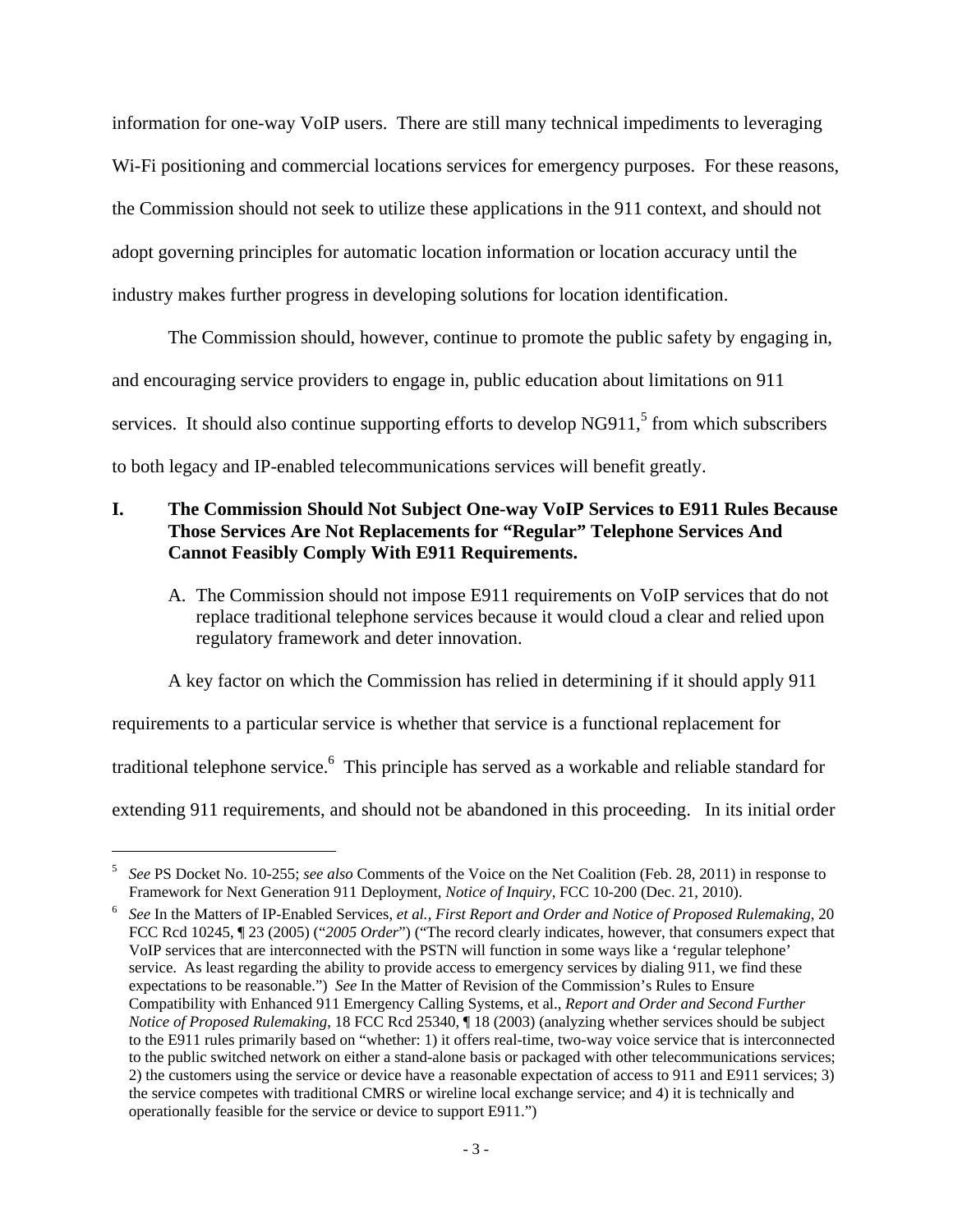regarding VoIP E911 regulation, the Commission reasoned that where a service acts as a substitute for traditional telephone service, consumers may reasonably expect that they can call for emergency assistance.<sup>7</sup> Using this principle, in the 2005 proceeding the Commission wisely established clear definitional boundaries that have themselves created explicit, and now well settled, consumer expectations about what types of products and services are replacements for traditional telephone service, while also facilitating investment and innovation in complementary and incidental VoIP services.

 In this current NPRM, the Commission notes that the number of VoIP subscribers has flourished since 2005, when it used this "regular telephone" criterion to determine that interconnected VoIP services, as defined in Section 9.3, must meet E911 requirements. <sup>8</sup> But growing *demand* for one-way VoIP service is different than changing *characteristics* or reasonable consumer expectations of those services and does not mean that consumers perceive those services as a replacement for their telephone service. Consumers can have expectations for one-way VoIP offerings that are different from their expectations for existing telephone service. Today consumers are more likely to purchase and use one-way VoIP services for purposes such as lowering their international calling costs or for click to call from websites, than to replace their wireline and mobile telephones. In fact, the rapid adoption of one-way VoIP products suggests *not* that consumers expect these products to act like a phone service, but rather that non-PSTN features such as video calling, presence, instant messaging and screen sharing provide a compelling reason to use these innovative services as a complement or incidental to, rather than as a replacement for, traditional phone service.

1

<sup>7</sup> *See* 2005 Order at ¶ 23.

*See* NPRM at ¶¶ 45-47 (noting that the number of subscribers to "one-way" interconnected VoIP services today is larger than the number of subscribers to two-way interconnected VoIP subscribers in 2005).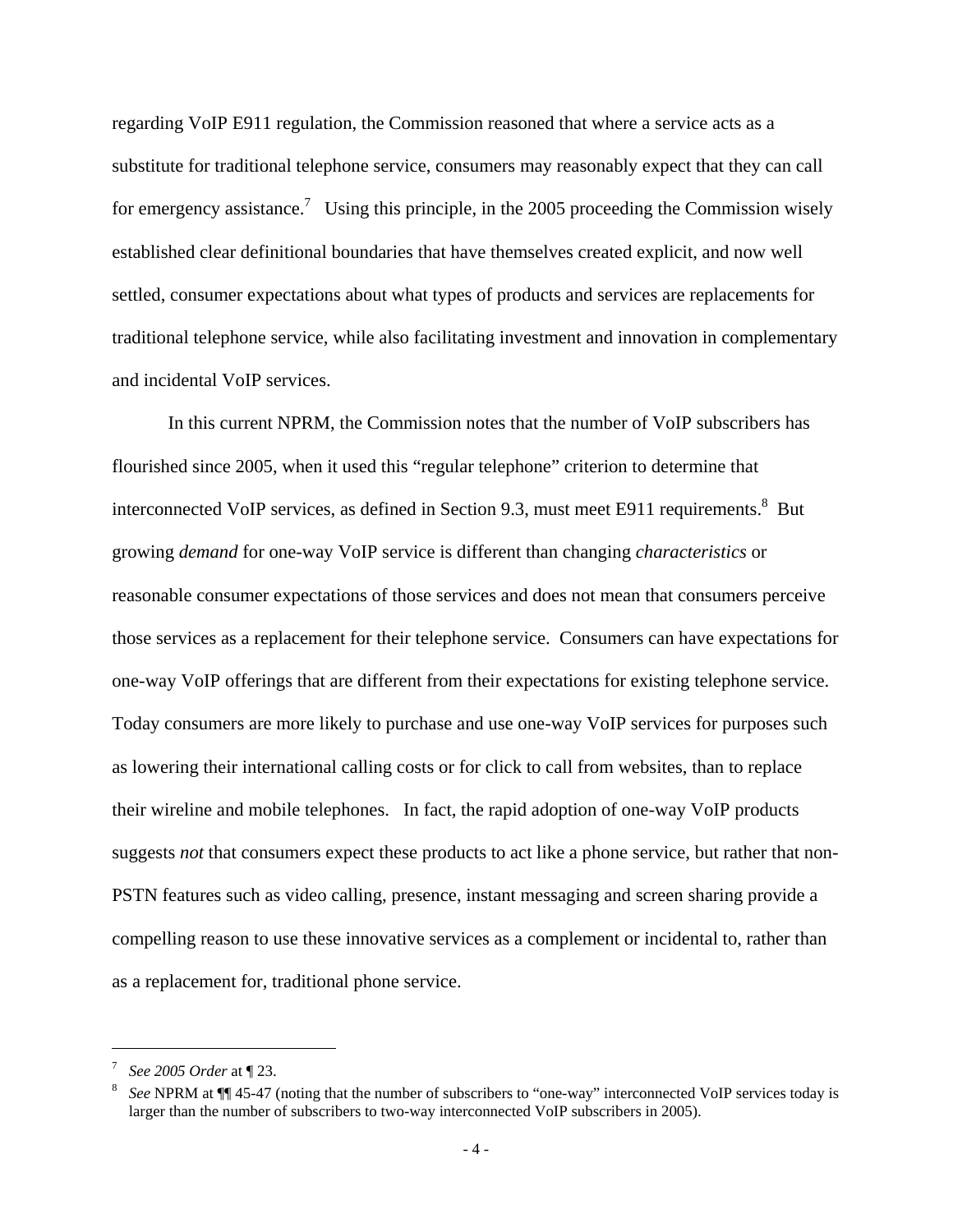The distinction is important because both service providers and the public benefit from clearly established standards for determining the scope of E911 requirements. Service providers can build better and more precise mechanisms for 911 compliance when the criteria for regulatory decision-making are clear and consistent.

 Equally, if not more important, consumers who elect to utilize any IP-enabled services other than two-way interconnected VoIP services are not left speculating which of those services are 911 capable, and which are not. When there are multiple communications options, consumers must not have any confusion about which of their communications options is the best means of reaching emergency assistance. In the six years since the FCC established the clear definition of Interconnected VoIP services and mandated these services be 911 capable, consumers have come to rely on that definition and boundary to help them make their purchasing decisions. The Commission should not underestimate the extent of consumer confusion that will occur if it blurs the line between those products and services offer emergency calling capabilities and those that do not.

 The VON Coalition urges the Commission to promote consumer education instead of straying from the useful standard of whether a service acts as a replacement for traditional telephone service and expanding its E911 requirements. Consumer awareness and understanding of emergency capabilities is of utmost importance in promoting the safety of life and property. The VON Coalition commends the Commission on its decision in 2005 to require all interconnected VoIP providers to clearly inform their customers about power and back up battery limitations associated with their service. Moreover, as a result of the Commission's notification requirements of interconnected VoIP providers, non-interconnected VoIP providers have developed self-governance practices for providing clear and conspicuous notice that the services

- 5 -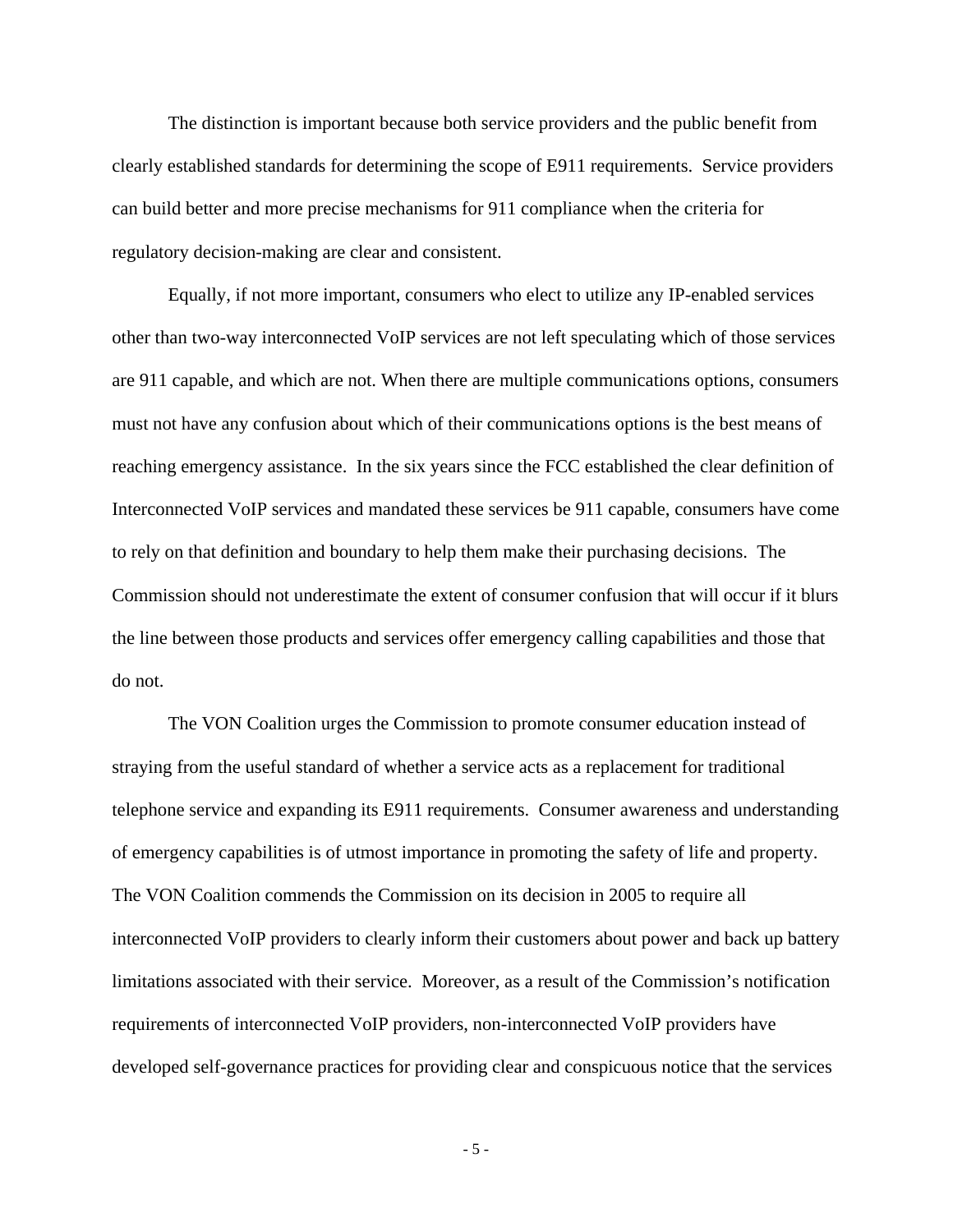are not a replacement for telephone service and cannot be used to dial 911. Following the success of these notice provisions, which empower consumers to make informed choices about their communications service, the FCC should work with service providers to inform consumers about limitations of E911 capabilities in VoIP services,<sup>9</sup> and instruct consumers which voice services may be used to access emergency assistance.<sup>10</sup>

 Finally, the Commission should recognize that the market for IP communications continues to develop and that the decisions it makes in this proceeding should promote, not stifle, investment, innovation and development. Proscriptive rules capturing innovative one-way VoIP products ultimately could cause more harm than good for all consumers and create precedent for actions by other countries.<sup>11</sup>

There is a real risk to innovation if the Commission concludes that mere inclusion of an incidental voice communications capability or consumer adoption of VoIP applications to complement their traditional voice services triggers 911 obligations on these innovative applications, products and services. New, burdensome regulations on one-way VoIP providers would create a disincentive for manufacturers, software developers, and application providers – many of whom are not otherwise subject to Commission jurisdiction – to add voice capability to emerging services and applications that were designed for purposes and market segments other

<sup>9</sup> Members of the VON Coalition strive to make consumers aware of 911 limitations to their services and encourage them to have alternative means for accessing 911. For example, Skype reminds its Skype-out consumers, in bold font: "**No emergency calls with Skype**[.] Skype is not a replacement for your telephone and can't be used for emergency calling". *See* http://www.skype.com/intl/en-us/features/allfeatures/call-phones-andmobiles/ (last visited Oct. 1, 2011). AT&T's U-verse service has a separate web page to address 911 services, which contains both narrative explaining the difference between 911 service for U-verse customers and traditional telephone customers, limitations on emergency capabilities, and a brief chart comparing 911 Service for AT&T U-verse with traditional wireline telephone service. *See* http://www.att.com/u-verse/explore/911.jsp (last visited Oct. 1, 2011).  $10^{10}$  Preferably a wireline or mobile telephone service, if one is available.

<sup>&</sup>lt;sup>11</sup> *See, e.g.*, Report for Ofcom: Assessment of VoIP location capabilities to support emergency services, Analysys Mason, Jun. 28, 2011 (looking to the actions of NENA and the FCC for guidance about whether and how best to make VoIP services emergency capable in the United Kingdom).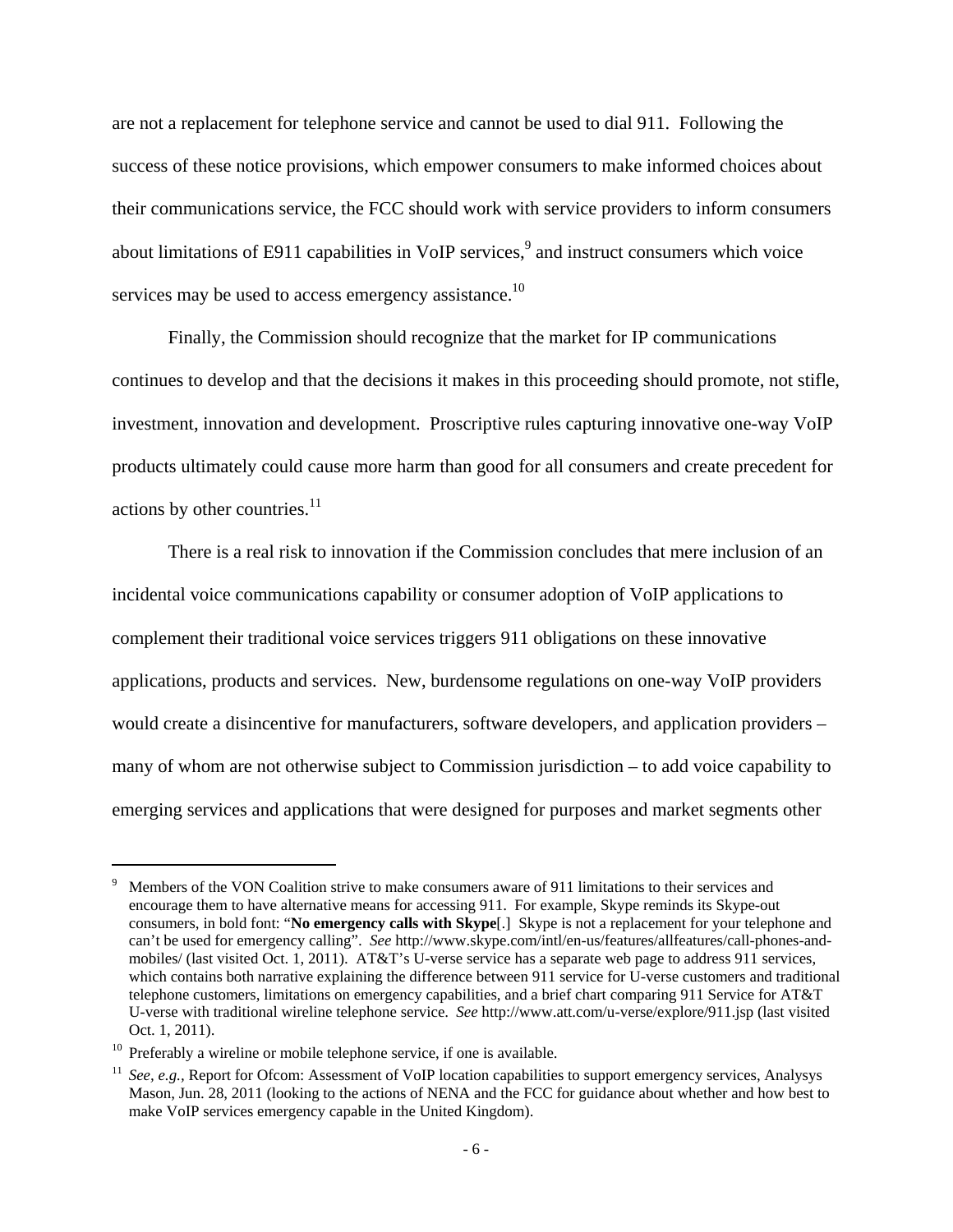than serving as a functional substitute for telephone services. As a result, the Commission should not encourage consumers to rely on their portable VoIP service or application for 911 calls, confusing consumers' expectations. Rather, the Commission should reinforce consumers' expectations by maintaining the clear definitions associated with providers who currently deliver emergency service connectivity: wireline, wireless and interconnected VoIP providers.

B. The Commission should not impose E911 requirements on one-way VoIP services because compliance is unfeasible and diverts resources away from development of and efficient transition to NG911.

 Even if the Commission were to determine that market changes and reasonable consumer expectations required an expansion of its E911 requirements beyond two-way, interconnected VoIP, technological challenges hinder that goal. As the VON Coalition details below, gathering location data and ensuring location accuracy is a particular impediment to enabling E911 capabilities. But imprecise location technologies are not the only challenge to enabling emergency capabilities in VoIP services.

 The Commission asks about the "feasibility of extending the Commission's existing 911 requirements to outbound-only interconnected VoIP service providers" and the ability of those providers to "support callback capability," citing Skype's caller ID feature as an example of such mechanisms.<sup>12</sup> It is unreasonable to assume that call-back solutions that work for interconnected VoIP providers will work equally well for one-way VoIP providers. And existence of caller ID features, offered to consumers as a feature to improve their communications experience do not provide a compelling reason for the Commission to require one-way VoIP providers to offer E911 capabilities.

<sup>12</sup> *See* NPRM at ¶ 52, note 138.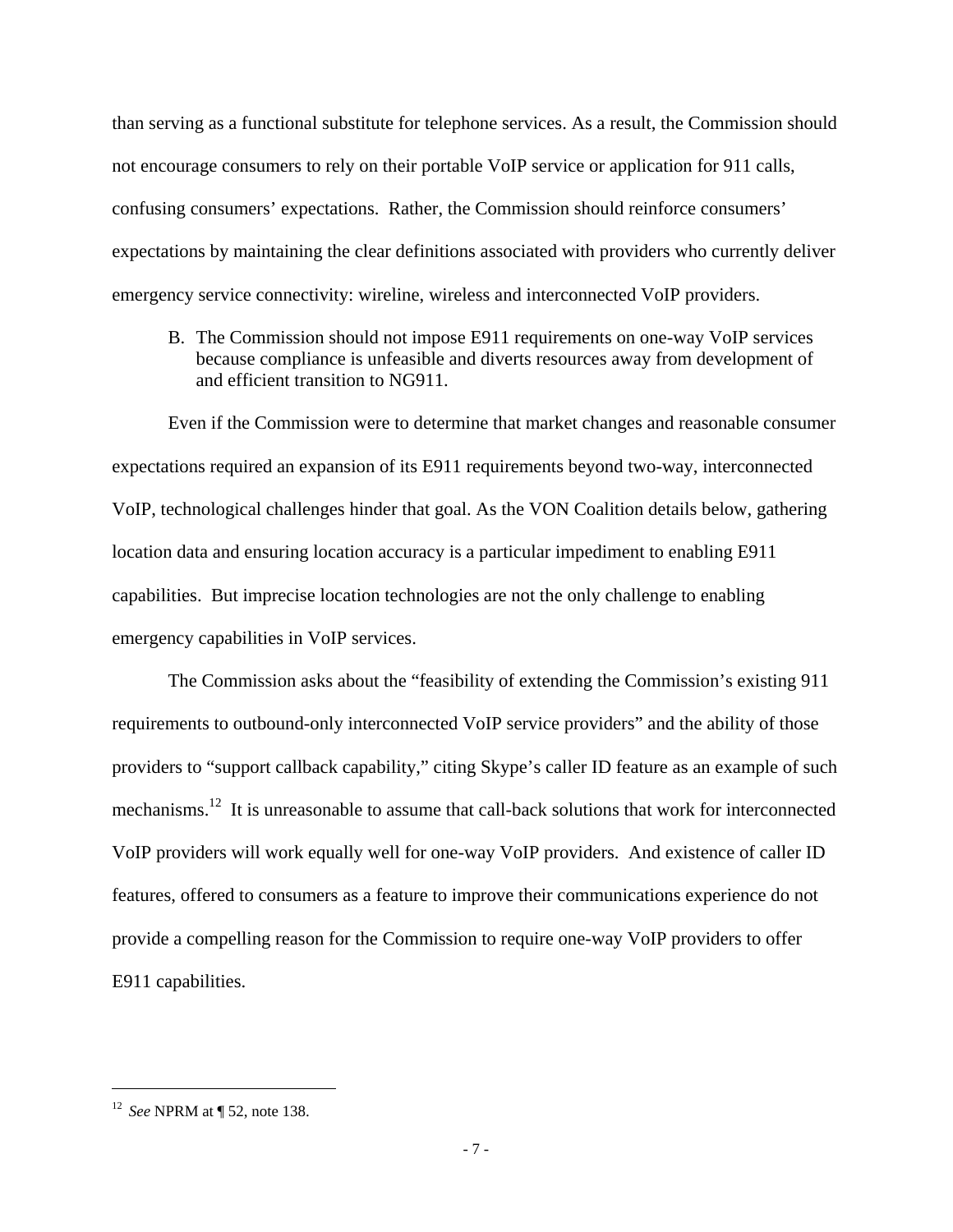The Commission's citation to Skype's caller ID feature is misleading and offers no compelling justification for the imposition of E911 obligations on one-way VoIP providers. Because outbound-only VoIP products, i.e. VoIP calls that originate on the Internet rather than the PSTN, do not require e.164 numbers for call routing purposes, they do not have a traditional caller ID number associated with them. If the Commission required one-way VoIP providers to assign a phone number for emergency purposes, the assigned number would be artificial and have no real relationship to the location of the user.

 For example, in the United States, users of Skype's caller ID feature can choose to associate their mobile phone with their outgoing Skype calls. The purpose of the caller ID features is to enable the caller to identify him or herself to the called party, not to identify the location of the party. As a product that is used primarily for international calling, a Skype user is just as likely to be initiating a call from somewhere in the United States to a landline or mobile in London as he is to be calling from India back home to the United States. The caller ID merely notifies the called party who is calling. A call back from an emergency service provider to the mobile phone number provided as caller ID would simply go to the mobile phone – which already offers emergency calling capabilities. It would be difficult for the FCC to justify layering additional regulation on the one-way VoIP provider just because the VoIP provider offers its users the caller ID feature.

 Additionally, extending current E911 requirements will divert investment away from innovation in communications services and from forward-thinking adaptations of the 911 system. The VON Coalition supports the Commission's objective of expediting a transition to NG911 infrastructure. By requiring one-way VoIP providers to retrofit their software and core technology to be compatible with the current emergency services infrastructure, VoIP providers,

- 8 -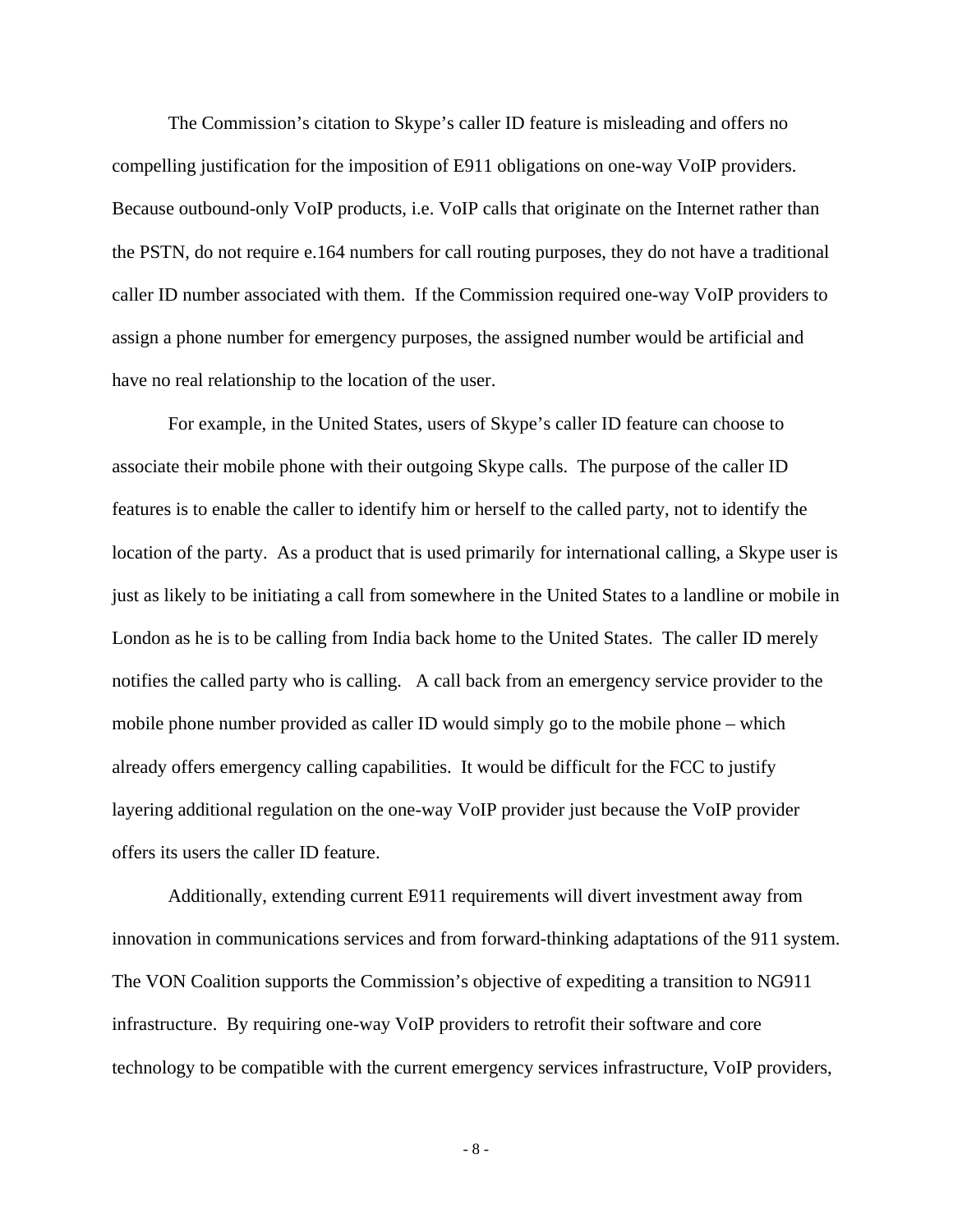911 solutions providers, as well as emergency services providers, will be diverting resources from, thereby delaying transition to, NG911. The Commission should refrain from expanding VoIP 911 regulation and instead promote the use of available resources to further those innovations.

#### **II. If The Commission Chooses to Expand E911 Requirements For VoIP Providers, It Should Not Do So By Amending Section 9.3.**

 If the Commission chooses to broaden the scope of its E911 requirements notwithstanding the lack of reasonable consumer expectations and the possible harm resulting from confusion in the marketplace, the VON Coalition recommends that the Commission not change the definition of interconnected VoIP in Section 9.3. As referenced in the NPRM, amending Section 9.3 would not affect this proceeding alone.<sup>13</sup> It would implicate other FCC rules, as well as potentially state regulations, that reference Section 9.3, thereby changing the scope of numerous regulations that have relied on the existing definition in Section 9.3, without consideration of the significant negative impact such a change would have on VoIP providers and consumers.

 Changing Section 9.3 to broaden the scope of the Commission's E911 requirements also lumps all of the services newly subject to the E911 requirements into the category of "interconnected VoIP," even where that label may not be appropriate. If the Commission chooses to subject a new class or classes of VoIP services to its E911 requirements, it should do so by specifying the types of services that are covered by this proceeding. Amending Section 9.3 is a decision that extends well beyond the Commission's E911 requirements and touches upon many of the Commission's constituents. It should not be executed as a tangent to this proceeding.

1

<sup>13</sup> *See* NPRM at ¶ 101; *see also* 47 C.F.R. §§ 1.47, 6.1, 6.3(e), 12.3, 43.11, 52.12, 52.13, 52.17, 52.21(h), 52.32, 52.33, 52.34, 52.35(e)(1), 52.36(d), 54.5, 54.706, 54.708, 63.60, 64.2003, 64.2005.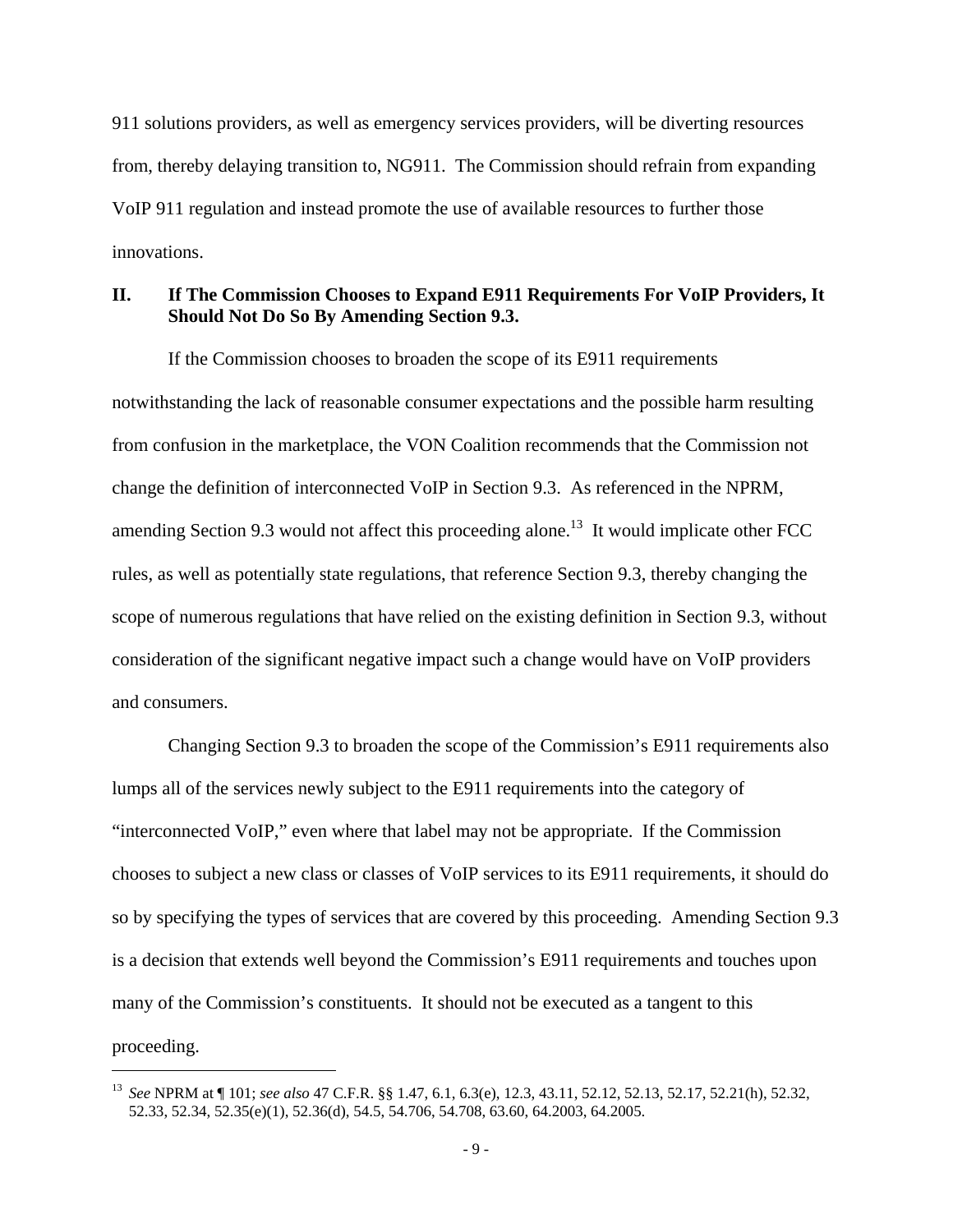#### **III. Adoption of Automatic Location Information Standards, Including Governing Principles for Location Accuracy, Is Still Premature.**

A. The Commission acts wisely in declining to impose automatic location requirements on interconnected VoIP services at this time, and should be wary of leveraging Wi-Fi positioning or commercial location services, because of ongoing technical challenges.

As the VON Coalition has detailed in previous filings, $14$  one of the ongoing challenges to making VoIP services 911-capable is that there are many technological and systemic impediments to enabling automatic location information ("ALI") in portable, interconnected VoIP applications. Most of these VoIP applications have no built-in ability to provide location information. Moreover outside methods for determining a VoIP user's location have significant barriers to the fluid provision of emergency services.

 The Commission seeks comment on whether Wi-Fi positioning or commercial location services can be leveraged to provide location data to emergency responders.<sup>15</sup> Unfortunately, neither can guarantee accurate location data. Both methods are vulnerable to imprecision for several reasons. In the case of Wi-Fi positioning, for example, a user may remain connected to a Wi-Fi "hot spot" even though he has left the civic address associated with the "hot spot." Or if a user is indoors, interference to signal propagation caused by internal architecture may make pinpointing a person's indoor location impossible. Similarly, a user may be connected to a WLAN or other network with multiple access points spanning a large facility, and decoding the exact location of the access point to which the user is connected is impracticable.

 Even when location data obtained from Wi-Fi positioning or commercial location services is accurate, the data cannot always be provided in a form that PSAPs are capable of deciphering for the purposes of speedy emergency response. A commercial location service used

<sup>&</sup>lt;sup>14</sup> *See* Comments of the Voice on the Net Coalition, PS Docket No. 07-114, WC Docket No. 05-196 (Jan. 19, 2011) (detailing technical and operational obstacles to providing automatic location information on portable VoIP 911 calls). 15 *See* NPRM at ¶¶ 78-80, 89-93.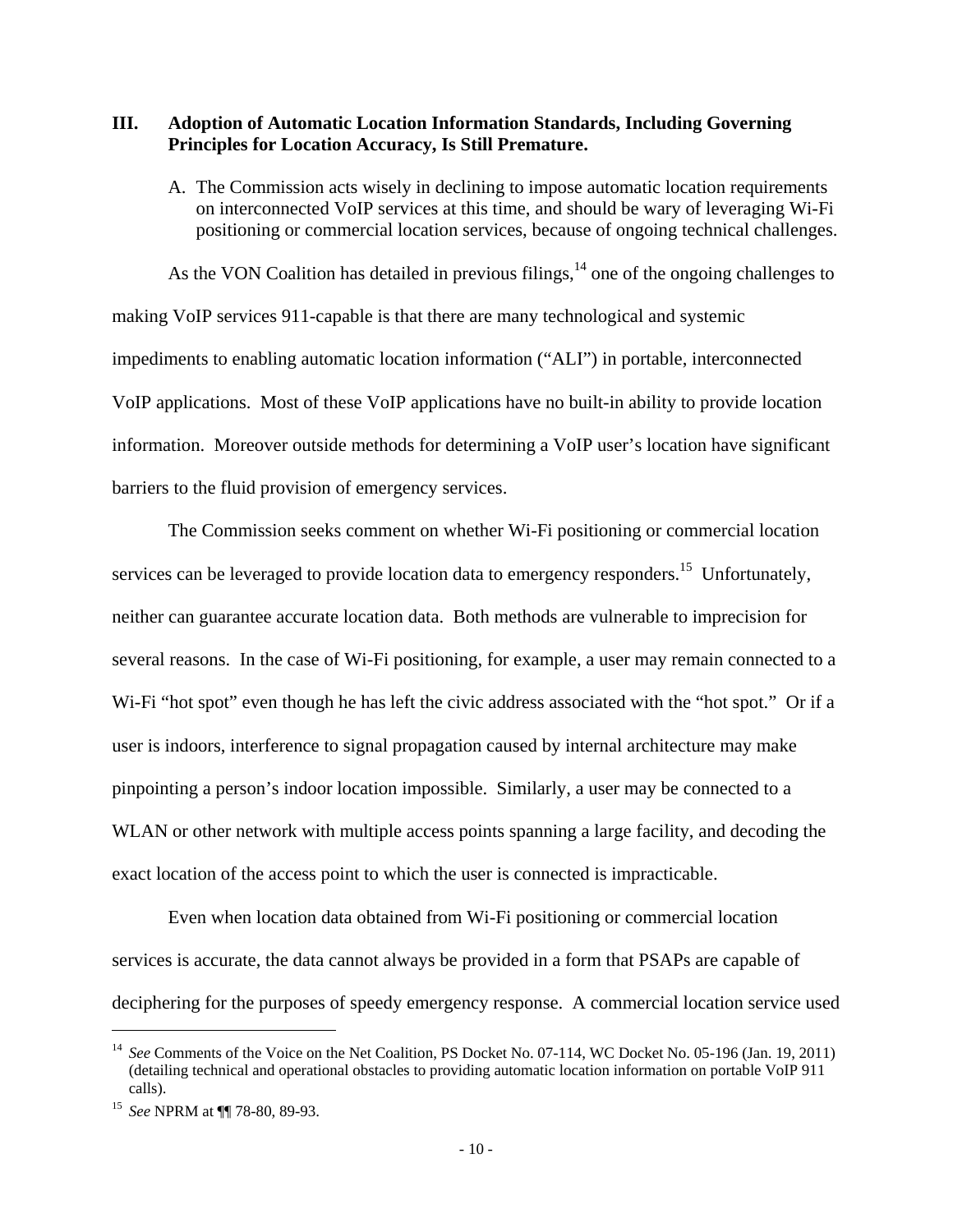to locate a 911-caller may not be equipped to provide a civic address that cross-checks the Master Street Address Guide ("MSAG") in use by the PSAP. Or the application may not be capable of providing a civic address at all. These are all common problems that caution against relying on Wi-Fi positioning or commercial location services to gather location data and further public safety.

 Having a 911 system that can accurately identify the locations of callers using both legacy and IP networks, and that can swiftly validate callers' locations with the PSAP, is becoming increasingly important to facilitating emergency responses and promoting safety. But trying to manipulate Wi-Fi positioning and commercial location applications into the current E911 framework – a mold in which they do not fit – will not provide benefits to the public commensurate with the costs of adapting these technologies. The Commission can better promote the protection of life, health, and property by encouraging investment in and development of NG911 capabilities.

B. The Commission should not adopt location accuracy "governing principles" because freedom from such guidelines will best allow the industry to create new and effective location mechanisms.

 Adoption of governing principles for location accuracy is premature because industry actors are still working to develop new location technologies and to build out a NG911 system that can better ensure location accuracy. Creating governing principles today may inhibit these future innovations by forcing the development of location capabilities in a direction that is not necessarily the most beneficial to consumers or the most efficient for VoIP and emergency service providers. Instead of hastening to adopt governing principles, the Commission should encourage industry innovation with respect to location technologies and promote the cooperative development of industry standards.